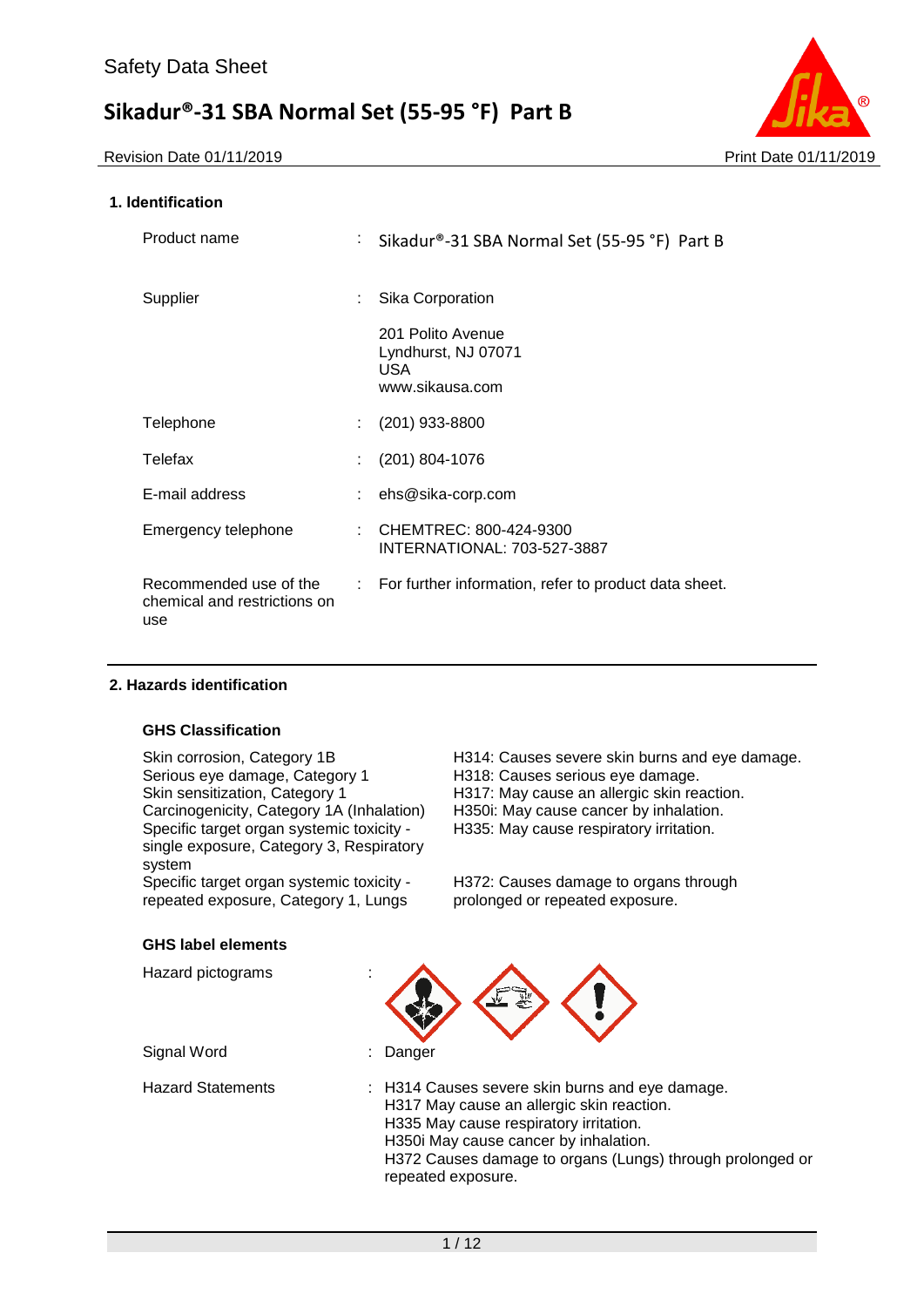Revision Date 01/11/2019 **Print Date 01/11/2019** Print Date 01/11/2019



| <b>Precautionary Statements</b> | $:$ Prevention:<br>P201 Obtain special instructions before use.<br>P202 Do not handle until all safety precautions have been read<br>and understood.<br>P260 Do not breathe dust/ fume/ gas/ mist/ vapors/ spray.<br>P270 Do not eat, drink or smoke when using this product.<br>P271 Use only outdoors or in a well-ventilated area.<br>P272 Contaminated work clothing must not be allowed out of<br>the workplace.<br>P280 Wear protective gloves/ protective clothing/ eye<br>protection/ face protection.<br>P281 Use personal protective equipment as required.<br><b>Response:</b><br>P301 + P330 + P331 IF SWALLOWED: Rinse mouth. Do NOT<br>induce vomiting.<br>P303 + P361 + P353 IF ON SKIN (or hair): Take off<br>immediately all contaminated clothing. Rinse skin with<br>water/shower.<br>P304 + P340 IF INHALED: Remove person to fresh air and<br>keep comfortable for breathing.<br>P305 + P351 + P338 IF IN EYES: Rinse cautiously with water<br>for several minutes. Remove contact lenses, if present and<br>easy to do. Continue rinsing.<br>P308 + P313 IF exposed or concerned: Get medical advice/<br>attention.<br>P310 Immediately call a POISON CENTER/doctor.<br>P333 + P313 If skin irritation or rash occurs: Get medical<br>advice/ attention.<br>P363 Wash contaminated clothing before reuse.<br>Storage:<br>P403 + P233 Store in a well-ventilated place. Keep container<br>tightly closed.<br>P405 Store locked up.<br>Disposal:<br>P501 Dispose of contents/ container to an approved waste<br>disposal plant. |
|---------------------------------|-----------------------------------------------------------------------------------------------------------------------------------------------------------------------------------------------------------------------------------------------------------------------------------------------------------------------------------------------------------------------------------------------------------------------------------------------------------------------------------------------------------------------------------------------------------------------------------------------------------------------------------------------------------------------------------------------------------------------------------------------------------------------------------------------------------------------------------------------------------------------------------------------------------------------------------------------------------------------------------------------------------------------------------------------------------------------------------------------------------------------------------------------------------------------------------------------------------------------------------------------------------------------------------------------------------------------------------------------------------------------------------------------------------------------------------------------------------------------------------------------------------------------------------------------------|
| Warning                         | : Reports have associated repeated and prolonged exposure to<br>some of the chemicals in this product with permanent<br>brain, liver, kidney and nervous system damage. Intentional<br>misuse by deliberate concentration and inhalation of vapors<br>may be harmful or fatal.                                                                                                                                                                                                                                                                                                                                                                                                                                                                                                                                                                                                                                                                                                                                                                                                                                                                                                                                                                                                                                                                                                                                                                                                                                                                      |

See Section 11 for more detailed information on health effects and symptoms. There are no hazards not otherwise classified that have been identified during the classification process.

There are no ingredients with unknown acute toxicity used in a mixture at a concentration >= 1%.

### **3. Composition/information on ingredients**

#### **Hazardous ingredients**

| Chemical name | CAS-No.    | Concentration (%)      |
|---------------|------------|------------------------|
| Quartz (SiO2) | 14808-60-7 | $\vert$ >= 25 - < 50 % |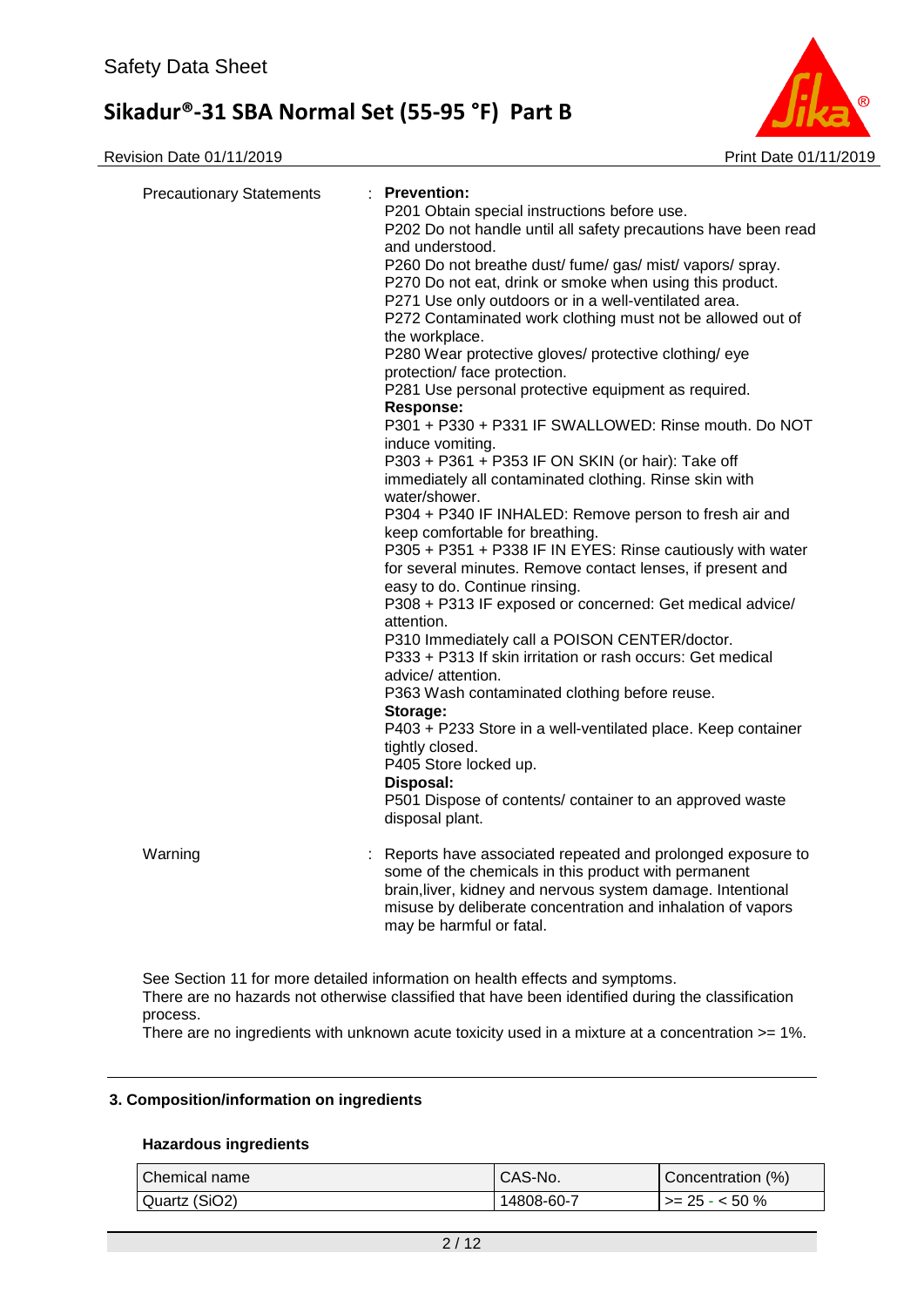

Revision Date 01/11/2019 **Print Date 01/11/2019** Print Date 01/11/2019

| Diaminopolypropylene glycol           | 9046-10-0      | $\vert$ >= 5 - < 10 %      |
|---------------------------------------|----------------|----------------------------|
| Isophoronediamine                     | 2855-13-2      | $\vert \rangle = 5 - 10\%$ |
| 2,4,6-tris(dimethylaminomethyl)phenol | $90 - 72 - 2$  | $\ge$ 2 - < 5 %            |
| benzyl alcohol                        | $100 - 51 - 6$ | $\vert$ >= 1 - < 2 %       |
| <b>Aliphatic Amines</b>               |                | $\vert$ >= 1 - < 2 %       |

Actual concentration is withheld as a trade secret

There are no additional ingredients present which, within the current knowledge of the supplier and in the concentrations applicable, are classified as hazardous to health or the environment and hence require reporting in this section.

#### **4. First aid measures**

| If inhaled                                                        | : Move to fresh air.<br>Consult a physician after significant exposure.                                                                                                                                                                                                                                                 |
|-------------------------------------------------------------------|-------------------------------------------------------------------------------------------------------------------------------------------------------------------------------------------------------------------------------------------------------------------------------------------------------------------------|
| In case of skin contact                                           | Take off contaminated clothing and shoes immediately.<br>Wash off with soap and plenty of water.<br>Immediate medical treatment is necessary as untreated<br>wounds from corrosion of the skin heal slowly and with<br>difficulty.                                                                                      |
| In case of eye contact                                            | : Small amounts splashed into eyes can cause irreversible<br>tissue damage and blindness.<br>In the case of contact with eyes, rinse immediately with plenty<br>of water and seek medical advice.<br>Continue rinsing eyes during transport to hospital.<br>Remove contact lenses.<br>Keep eye wide open while rinsing. |
| If swallowed                                                      | : Clean mouth with water and drink afterwards plenty of water.<br>Do not induce vomiting without medical advice.<br>Do not give milk or alcoholic beverages.<br>Never give anything by mouth to an unconscious person.<br>Take victim immediately to hospital.                                                          |
| Most important symptoms<br>and effects, both acute and<br>delayed | : Health injuries may be delayed.<br>corrosive effects<br>irritant effects<br>sensitizing effects<br>carcinogenic effects                                                                                                                                                                                               |
|                                                                   | Cough<br>Respiratory disorder<br>Allergic reactions<br><b>Dermatitis</b><br>See Section 11 for more detailed information on health effects<br>and symptoms.                                                                                                                                                             |
|                                                                   | May cause an allergic skin reaction.<br>Causes serious eye damage.<br>May cause respiratory irritation.<br>May cause cancer by inhalation.<br>Causes damage to organs through prolonged or repeated<br>exposure.                                                                                                        |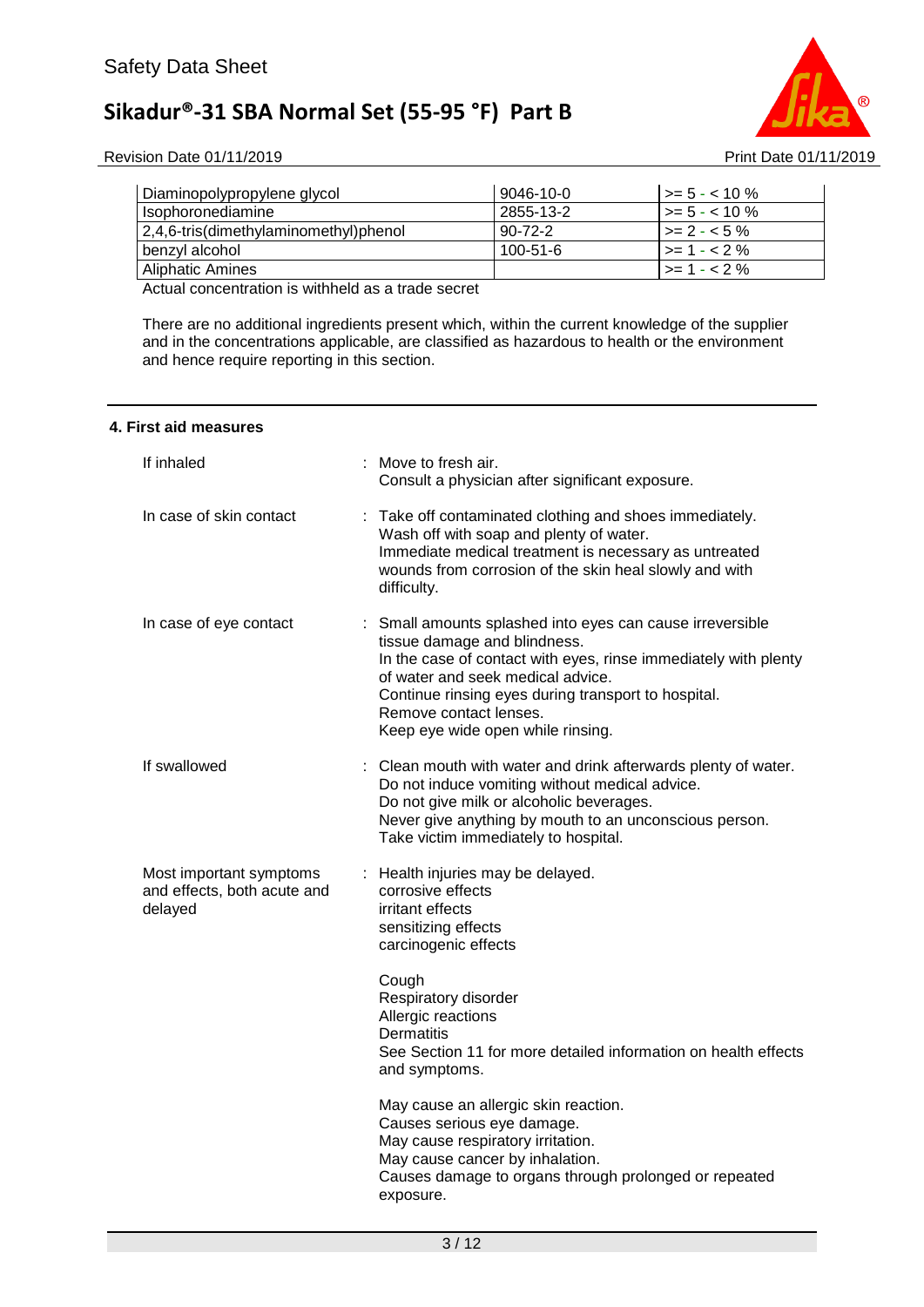

|                                                                                                               | Causes severe burns.                                                                                                                                                                                                                                                                                                         |
|---------------------------------------------------------------------------------------------------------------|------------------------------------------------------------------------------------------------------------------------------------------------------------------------------------------------------------------------------------------------------------------------------------------------------------------------------|
| Protection of first-aiders                                                                                    | : Move out of dangerous area.<br>Consult a physician.<br>Show this material safety data sheet to the doctor in<br>attendance.                                                                                                                                                                                                |
| Notes to physician                                                                                            | : Treat symptomatically.                                                                                                                                                                                                                                                                                                     |
| 5. Fire-fighting measures                                                                                     |                                                                                                                                                                                                                                                                                                                              |
| Suitable extinguishing media                                                                                  | : Use extinguishing measures that are appropriate to local<br>circumstances and the surrounding environment.                                                                                                                                                                                                                 |
| Specific extinguishing<br>methods                                                                             | : Collect contaminated fire extinguishing water separately. This<br>must not be discharged into drains.<br>Fire residues and contaminated fire extinguishing water must<br>be disposed of in accordance with local regulations.                                                                                              |
| Special protective equipment<br>for fire-fighters                                                             | : In the event of fire, wear self-contained breathing apparatus.                                                                                                                                                                                                                                                             |
| 6. Accidental release measures                                                                                |                                                                                                                                                                                                                                                                                                                              |
| Personal precautions,<br>protective equipment and<br>emergency procedures<br><b>Environmental precautions</b> | : Use personal protective equipment.<br>Deny access to unprotected persons.<br>Do not flush into surface water or sanitary sewer system.<br>If the product contaminates rivers and lakes or drains inform<br>respective authorities.<br>Local authorities should be advised if significant spillages<br>cannot be contained. |
| Methods and materials for<br>containment and cleaning up                                                      | Soak up with inert absorbent material (e.g. sand, silica gel,<br>acid binder, universal binder, sawdust).<br>Keep in suitable, closed containers for disposal.                                                                                                                                                               |

### **7. Handling and storage**

| Advice on safe handling | : Avoid exceeding the given occupational exposure limits (see<br>section 8).<br>Do not get in eyes, on skin, or on clothing.<br>For personal protection see section 8.<br>Persons with a history of skin sensitization problems or<br>asthma, allergies, chronic or recurrent respiratory disease<br>should not be employed in any process in which this mixture is |
|-------------------------|---------------------------------------------------------------------------------------------------------------------------------------------------------------------------------------------------------------------------------------------------------------------------------------------------------------------------------------------------------------------|
|                         | being used.<br>Smoking, eating and drinking should be prohibited in the<br>application area.<br>Follow standard hygiene measures when handling chemical<br>products.                                                                                                                                                                                                |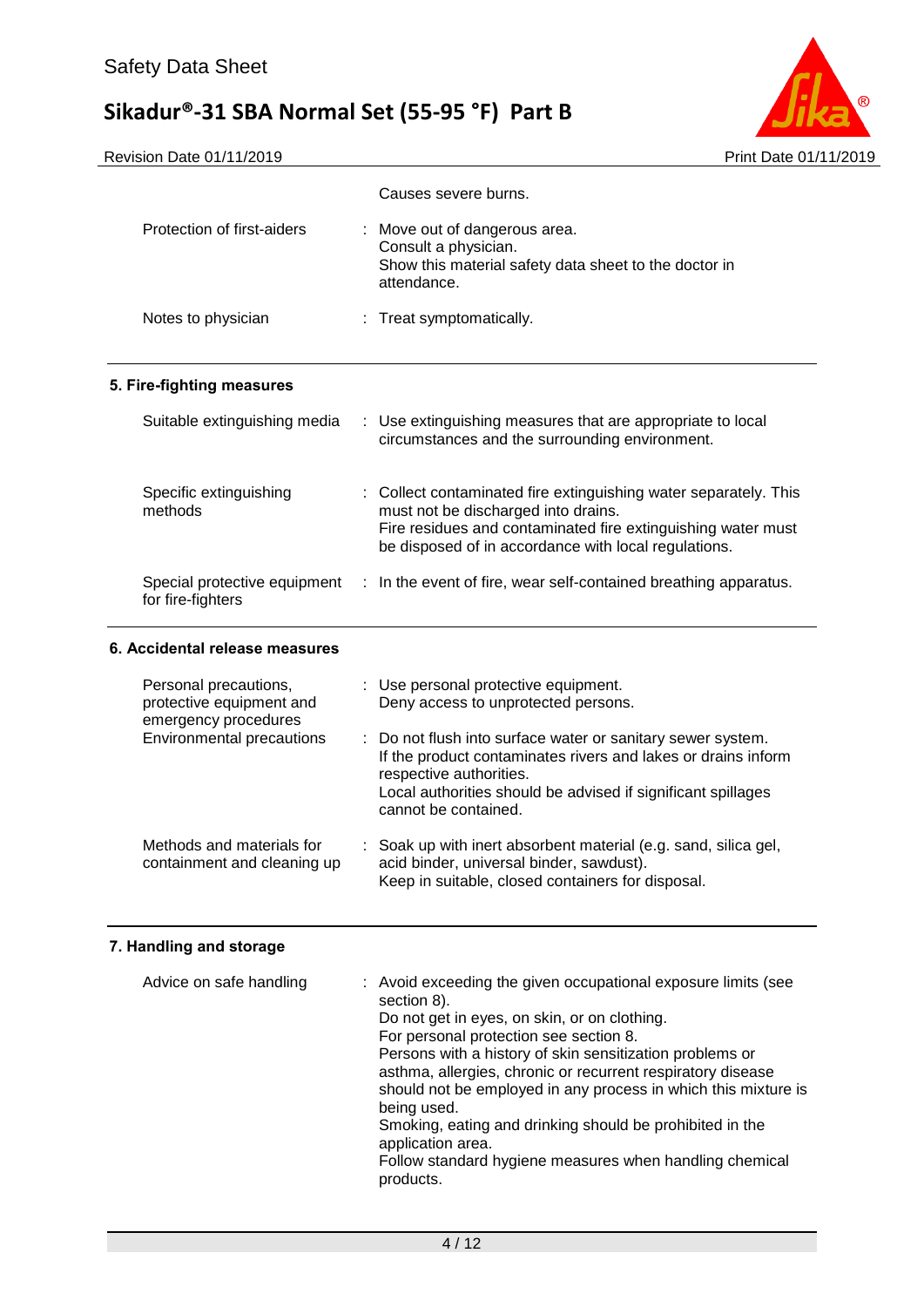

| Conditions for safe storage | : Prevent unauthorized access.<br>Store in original container.<br>Keep in a well-ventilated place.<br>Observe label precautions.<br>Store in accordance with local regulations. |
|-----------------------------|---------------------------------------------------------------------------------------------------------------------------------------------------------------------------------|
| Materials to avoid          | : No data available                                                                                                                                                             |

### **8. Exposure controls/personal protection**

| <b>Component</b> | CAS-No.        | Basis **       | Value      | Exposure limit(s)*/<br>Form of exposure           |
|------------------|----------------|----------------|------------|---------------------------------------------------|
| Quartz (SiO2)    | 14808-60-7     | <b>ACGIH</b>   | <b>TWA</b> | $0.025$ mg/m3<br>Respirable fraction              |
|                  |                | OSHA Z-1       | <b>TWA</b> | $0.05$ mg/m $3$<br>Respirable dust                |
|                  |                | OSHA Z-3       | <b>TWA</b> | 10 mg/m3 /<br>$%SiO2+2$<br>respirable             |
|                  |                | OSHA Z-3       | <b>TWA</b> | 250 mppcf /<br>$%SiO2+5$<br>respirable            |
|                  |                | OSHA P0        | <b>TWA</b> | $0.1 \text{ mg/m}$<br>respirable dust<br>fraction |
|                  |                | <b>ACGIH</b>   | <b>TWA</b> | $0.025$ mg/m3<br>Respirable fraction              |
|                  |                | <b>OSHA P0</b> | <b>TWA</b> | $0.1$ mg/m3<br>respirable dust<br>fraction        |
|                  |                | <b>ACGIH</b>   | <b>TWA</b> | 0.025 mg/m3<br>Respirable fraction                |
|                  |                | <b>ACGIH</b>   | <b>TWA</b> | 0.025 mg/m3<br>Respirable fraction                |
| Benzyl alcohol   | $100 - 51 - 6$ | <b>US WEEL</b> | <b>TWA</b> | 10 ppm                                            |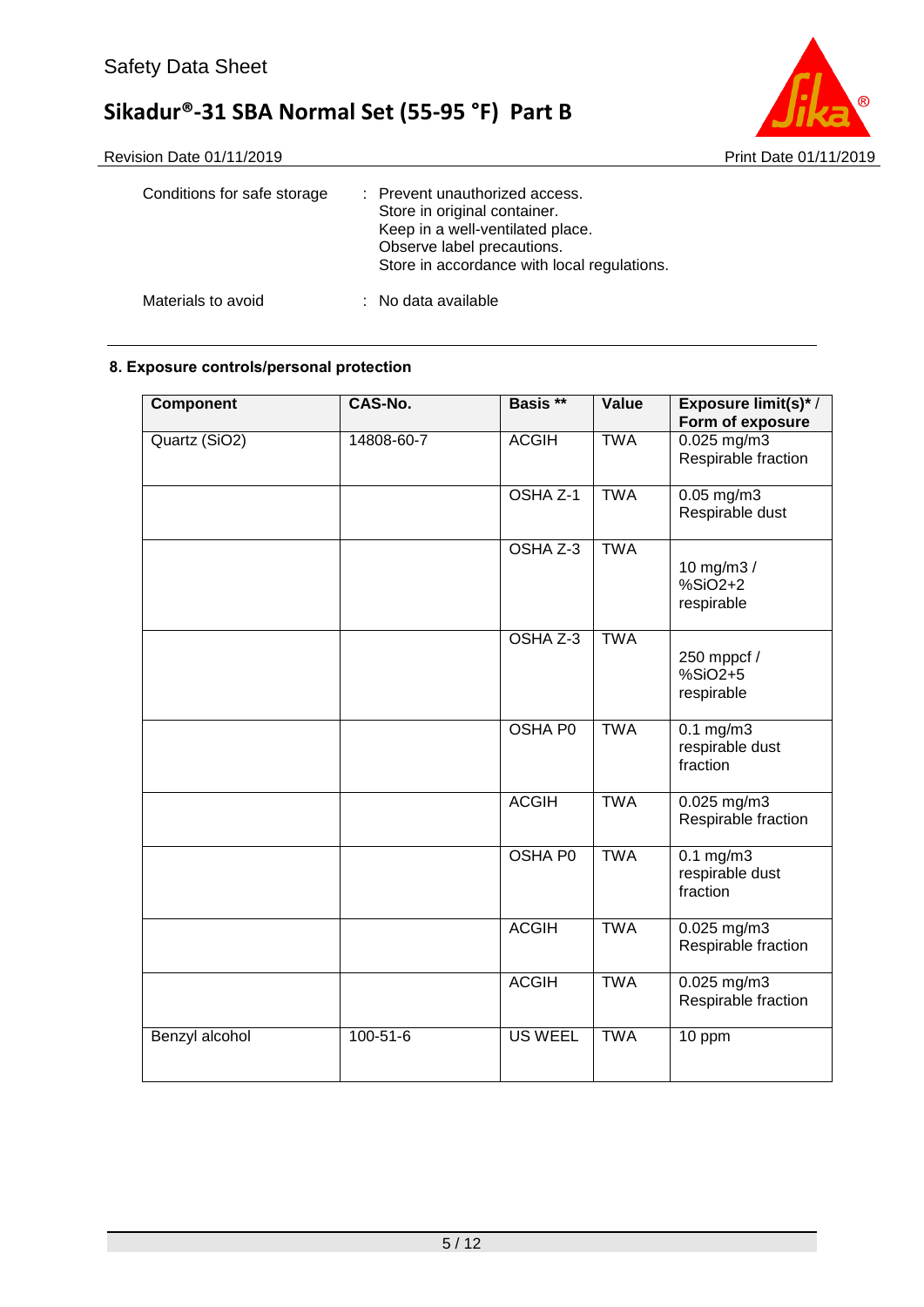Revision Date 01/11/2019 **Print Date 01/11/2019** Print Date 01/11/2019



\*The above mentioned values are in accordance with the legislation in effect at the date of the release of this safety data sheet.

#### \*\***Basis**

ACGIH. Threshold Limit Values (TLV) OSHA P0. Table Z-1, Limit for Air Contaminat (1989 Vacated Values) OSHA P1. Permissible Exposure Limits (PEL), Table Z-1, Limit for Air Contaminant OSHA P2. Permissible Exposure Limits (PEL), Table Z-2 OSHA Z3. Table Z-3, Mineral Dust

| <b>Engineering measures</b> | : Use of adequate ventilation should be sufficient to control<br>worker exposure to airborne contaminants. If the use of this<br>product generates dust, fumes, gas, vapor or mist, use<br>process enclosures, local exhaust ventilation or other<br>engineering controls to keep worker exposure below any<br>recommended or statutory limits. |
|-----------------------------|-------------------------------------------------------------------------------------------------------------------------------------------------------------------------------------------------------------------------------------------------------------------------------------------------------------------------------------------------|
|                             |                                                                                                                                                                                                                                                                                                                                                 |

#### **Personal protective equipment**

| Respiratory protection   | : Use a properly fitted NIOSH approved air-purifying or air-fed<br>respirator complying with an approved standard if a risk<br>assessment indicates this is necessary.                                                                                                             |
|--------------------------|------------------------------------------------------------------------------------------------------------------------------------------------------------------------------------------------------------------------------------------------------------------------------------|
|                          | The filter class for the respirator must be suitable for the<br>maximum expected contaminant concentration<br>(gas/vapor/aerosol/particulates) that may arise when handling<br>the product. If this concentration is exceeded, self-contained<br>breathing apparatus must be used. |
| Hand protection          |                                                                                                                                                                                                                                                                                    |
| Remarks                  | : Chemical-resistant, impervious gloves complying with an<br>approved standard should be worn at all times when handling<br>chemical products if a risk assessment indicates this is<br>necessary.                                                                                 |
| Eye protection           | : Safety eyewear complying with an approved standard should<br>be used when a risk assessment indicates this is necessary.                                                                                                                                                         |
| Skin and body protection | : Choose body protection in relation to its type, to the<br>concentration and amount of dangerous substances, and to<br>the specific work-place.                                                                                                                                   |
| Hygiene measures         | : Avoid contact with skin, eyes and clothing.<br>Wash hands before breaks and immediately after handling the<br>product.<br>Remove contaminated clothing and protective equipment<br>before entering eating areas.<br>Wash thoroughly after handling.                              |

#### **9. Physical and chemical properties**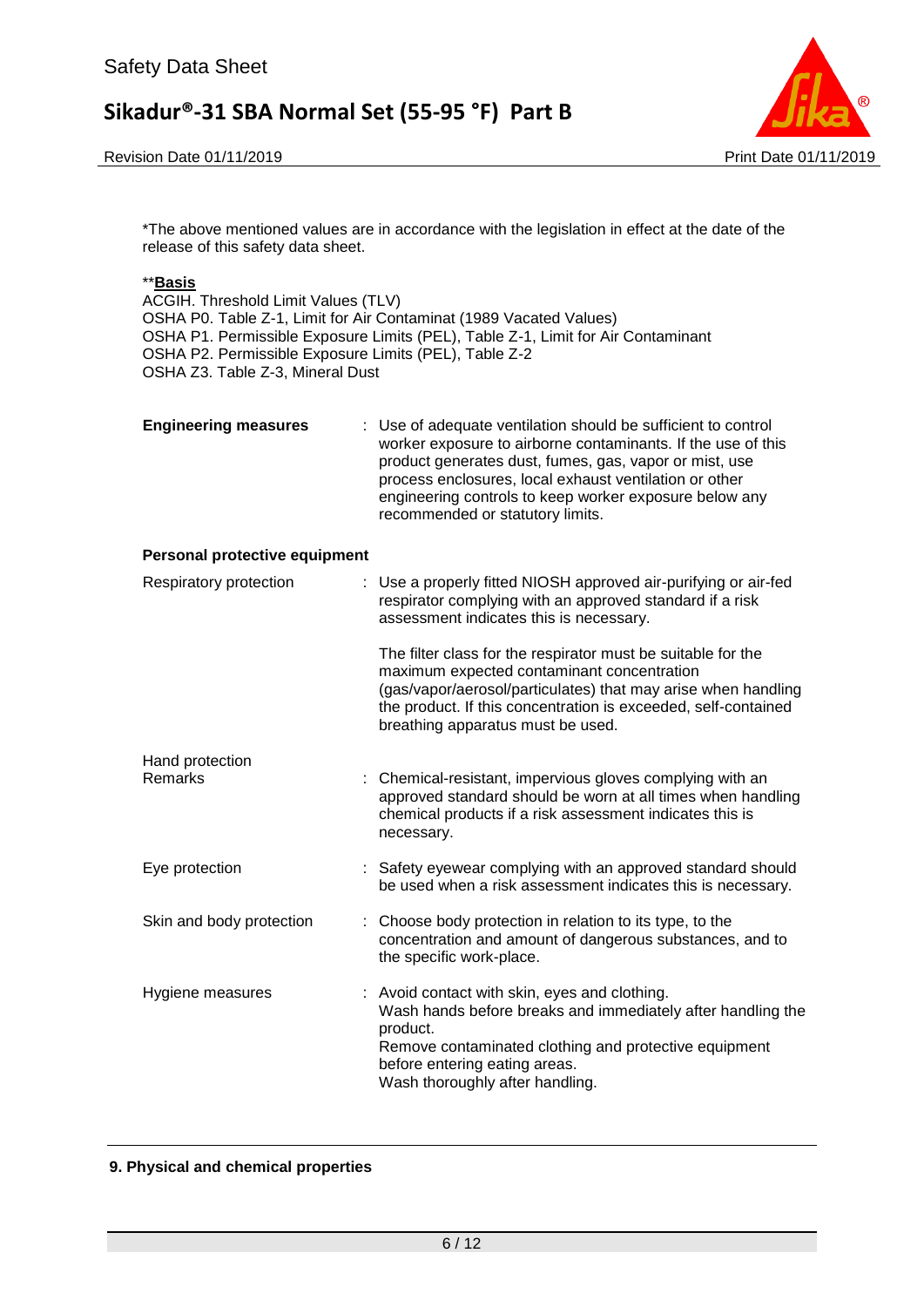Revision Date 01/11/2019 **Print Date 01/11/2019** 



| Appearance                                  | t. | paste                              |
|---------------------------------------------|----|------------------------------------|
| Color                                       |    | gray                               |
| Odor                                        |    | amine-like                         |
| <b>Odor Threshold</b>                       |    | No data available                  |
| Flash point                                 |    | > 212 °F (> 100 °C)                |
| Ignition temperature                        | ÷  | No data available                  |
| Decomposition temperature                   | t. | No data available                  |
| Lower explosion limit (Vol%)                | t. | No data available                  |
| Upper explosion limit (Vol%)                | t. | No data available                  |
| Flammability (solid, gas)                   |    | No data available                  |
| Oxidizing properties                        |    | No data available                  |
| рH                                          | t. | No data available                  |
| Melting point/range /<br>Freezing point     |    | No data available                  |
| Boiling point/boiling range                 | ÷  | No data available                  |
| Vapor pressure                              |    | 0.02 mmHg (0.02 hpa)               |
| Density                                     |    | $1.9$ g/cm $3$<br>at 73 °F (23 °C) |
| Water solubility                            |    | Note: slightly soluble             |
| Partition coefficient: n-<br>octanol/water  |    | No data available                  |
| Viscosity, dynamic                          | ÷  | No data available                  |
| Viscosity, kinematic                        |    | > 20.5 mm2/s<br>at 104 °F (40 °C)  |
| Relative vapor density                      |    | No data available                  |
| Evaporation rate                            |    | No data available                  |
| <b>Burning rate</b>                         |    | No data available                  |
| Volatile organic compounds<br>(VOC) content | t. | $2.3$ g/l<br>A+B Combined          |

### **10. Stability and reactivity**

Reactivity **Reactivity** : No dangerous reaction known under conditions of normal use.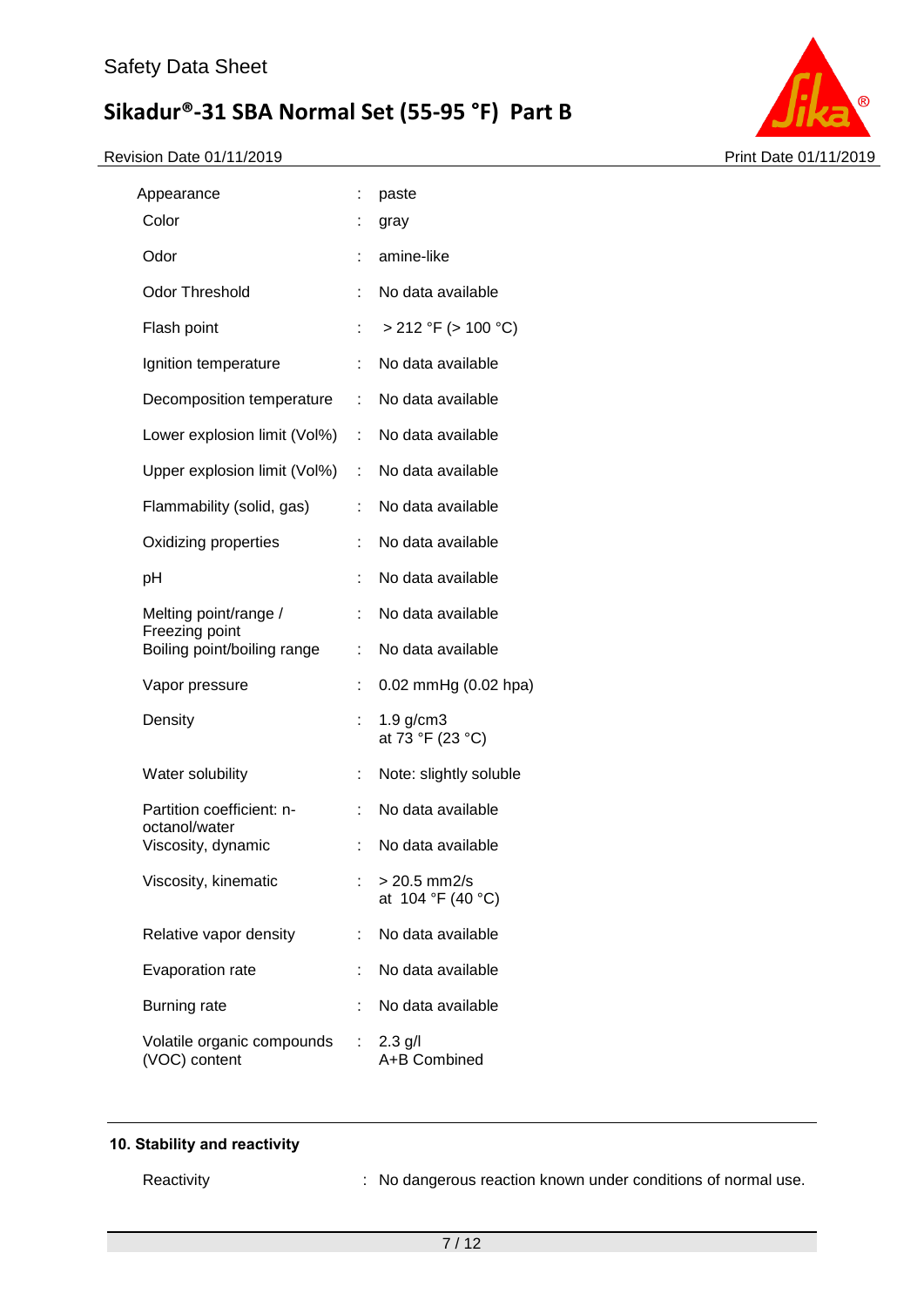|                                                | Print Date 01/11/2019 |
|------------------------------------------------|-----------------------|
| : The product is chemically stable.            |                       |
| : Stable under recommended storage conditions. |                       |
| $\therefore$ No data available                 |                       |
| $\therefore$ No data available                 |                       |
|                                                |                       |

#### **11. Toxicological information**

#### **Acute toxicity**

Not classified based on available information.

| <u>Components:</u>                                            |                                                                                 |
|---------------------------------------------------------------|---------------------------------------------------------------------------------|
| Diaminopolypropylene glycol:<br>Acute oral toxicity           | : LD50 Oral (Rat): 475 mg/kg                                                    |
| Acute dermal toxicity                                         | : LD50 Dermal (Rabbit): 2,090 mg/kg                                             |
| Isophoronediamine:<br>Acute oral toxicity                     | : LD50 Oral (Rat): 1,030 mg/kg                                                  |
| Acute inhalation toxicity                                     | : LC50 (Rat): $>$ 5.01 mg/l<br>Exposure time: 4 h<br>Test atmosphere: dust/mist |
| Acute dermal toxicity                                         | : LD50 Dermal (Rabbit): $> 2,000$ mg/kg                                         |
| 2,4,6-tris(dimethylaminomethyl)phenol:<br>Acute oral toxicity | : LD50 Oral (Rat): $2,169$ mg/kg                                                |
| benzyl alcohol:<br>Acute oral toxicity                        | : LD50 Oral (Rat): 1,620 mg/kg                                                  |
| Acute inhalation toxicity                                     | : LC50 (Rat): > 4.178 mg/l<br>Exposure time: 4 h<br>Test atmosphere: dust/mist  |

#### **Skin corrosion/irritation**

Causes severe burns.

#### **Serious eye damage/eye irritation**

Causes serious eye damage.

#### **Respiratory or skin sensitization**

Skin sensitization: May cause an allergic skin reaction. Respiratory sensitization: Not classified based on available information.

#### **Germ cell mutagenicity**

Not classified based on available information.

#### **Reproductive toxicity**

Not classified based on available information.

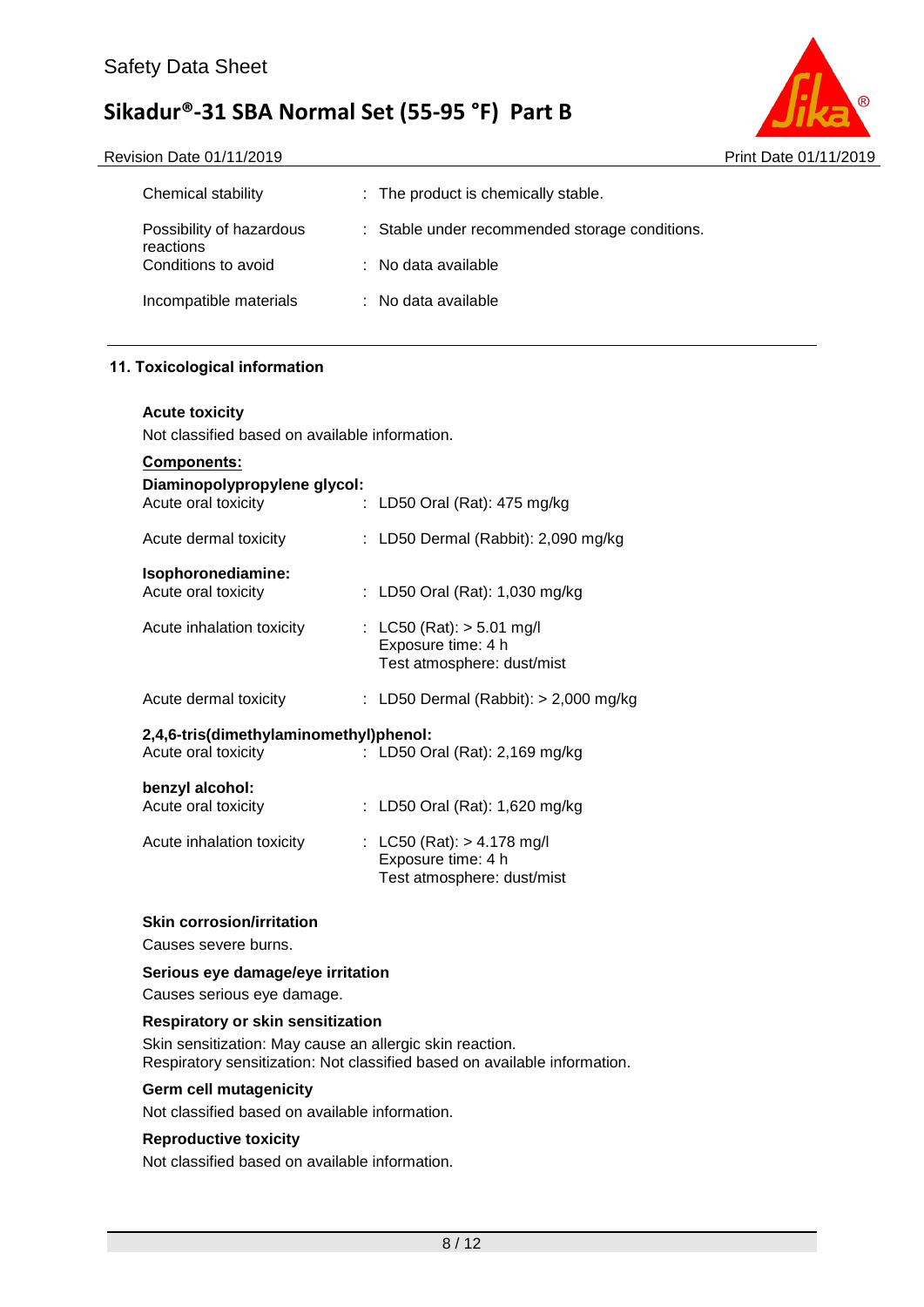

Revision Date 01/11/2019 **Print Date 01/11/2019** 

#### **STOT-single exposure**

May cause respiratory irritation.

#### **STOT-repeated exposure**

Causes damage to organs (Lungs) through prolonged or repeated exposure. Once sensitized, a severe allergic reaction may occur when subsequently exposed to very low levels.

Reports have associated repeated and prolonged exposure to some of the chemicals in this product with permanent brain,liver, kidney and nervous system damage. Intentional misuse by deliberate concentration and inhalation of vapors may be harmful or fatal.

#### **Aspiration toxicity**

Not classified based on available information.

#### **Carcinogenicity**

| May cause cancer by inhalation. |                                               |            |
|---------------------------------|-----------------------------------------------|------------|
| <b>IARC</b>                     | Group 1: Carcinogenic to humans               |            |
| <b>NTP</b>                      | Quartz (SiO2)<br>Known to be human carcinogen | 14808-60-7 |
|                                 | Quartz (SiO2)                                 | 14808-60-7 |

#### **12. Ecological information**

| Other information                               |               | Do not empty into drains; dispose of this material and its<br>container in a safe way.<br>Avoid dispersal of spilled material and runoff and contact<br>with soil, waterways, drains and sewers.                                                               |
|-------------------------------------------------|---------------|----------------------------------------------------------------------------------------------------------------------------------------------------------------------------------------------------------------------------------------------------------------|
| <b>Component:</b>                               |               |                                                                                                                                                                                                                                                                |
| Isophoronediamine                               | 2855-13-2     | Toxicity to algae:<br>ErC50<br>Species: Desmodesmus subspicatus (green algae)<br>Dose: $> 10 - 100$ mg/l<br>Exposure time: 72 h                                                                                                                                |
| $2,4,6-$<br>tris(dimethylaminomethyl)p<br>henol | $90 - 72 - 2$ | Toxicity to algae:<br><b>EC50</b><br>Species: Scenedesmus capricornutum (fresh water algae)<br>Dose: $> 10 - 100$ mg/l<br>Exposure time: 72 h                                                                                                                  |
| Benzyl alcohol                                  | 100-51-6      | Toxicity to fish:<br><b>LC50</b><br>Species: Fish<br>Dose: $> 100$ mg/l<br>Exposure time: 96 h<br>Toxicity to daphnia and other aquatic invertebrates:<br>EC <sub>50</sub><br>Species: Daphnia magna (Water flea)<br>Dose: $> 100$ mg/l<br>Exposure time: 48 h |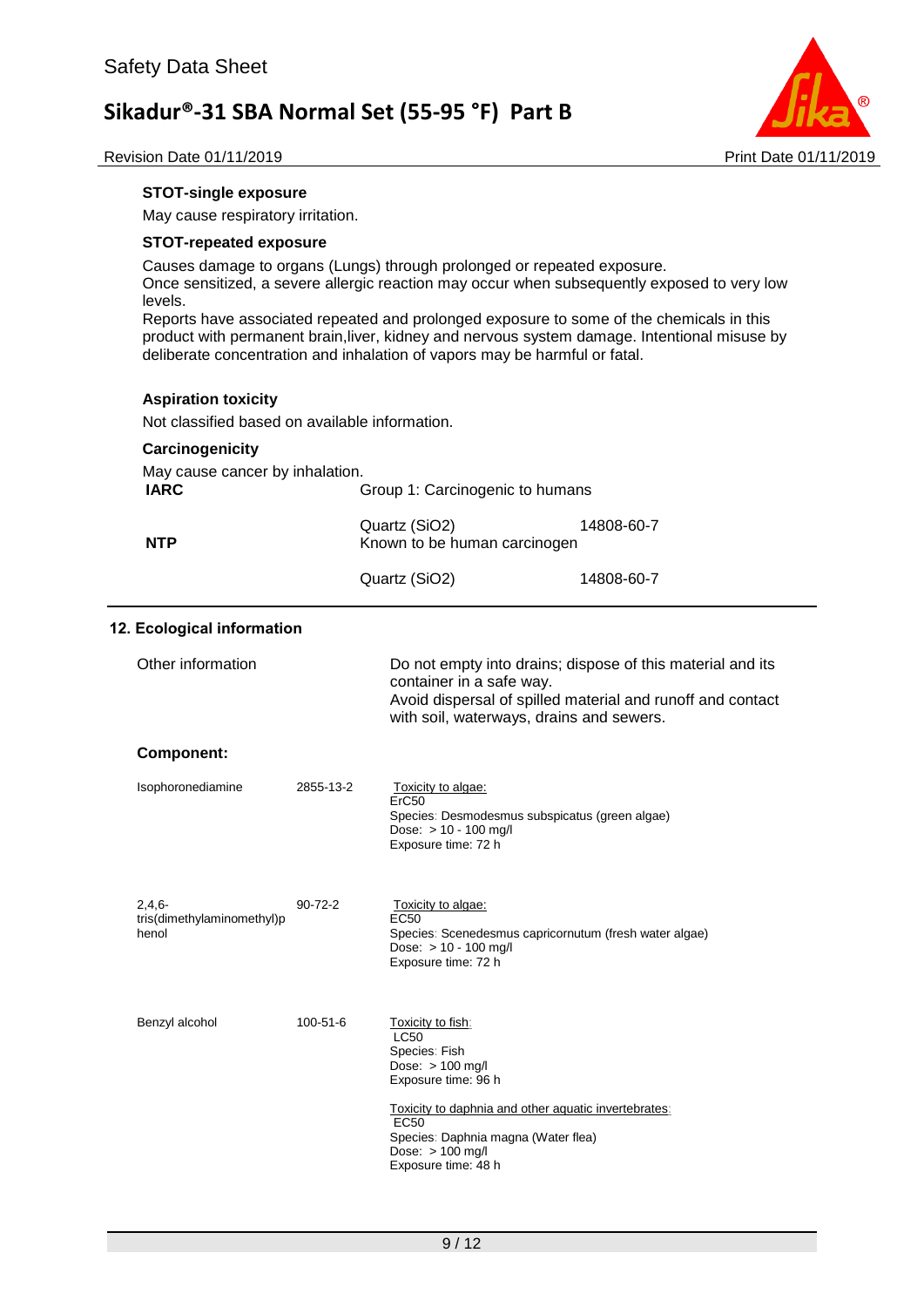

| 13. Disposal considerations |                                                                                                                                                                                                                               |
|-----------------------------|-------------------------------------------------------------------------------------------------------------------------------------------------------------------------------------------------------------------------------|
| <b>Disposal methods</b>     |                                                                                                                                                                                                                               |
| Waste from residues         | : Disposal of this product, solutions and any by-products should<br>at all times comply with the requirements of environmental<br>protection and waste disposal legislation and any regional<br>local authority requirements. |
| Contaminated packaging      | : Empty containers should be taken to an approved waste<br>handling site for recycling or disposal.                                                                                                                           |

### **14. Transport information**

| DOT                        |                                              |
|----------------------------|----------------------------------------------|
| UN number                  | 3267                                         |
| Description of the goods   | Corrosive liquid, basic, organic, n.o.s.     |
|                            | (Polyoxypropylenediamine, Isophoronediamine) |
| Class                      | 8                                            |
| Packing group              | III                                          |
| Labels                     | 8                                            |
| <b>Emergency Response</b>  | 153                                          |
| <b>Guidebook Number</b>    |                                              |
| <b>IATA</b>                |                                              |
| UN number                  | 3267                                         |
| Description of the goods   | Corrosive liquid, basic, organic, n.o.s.     |
|                            | (Polyoxypropylenediamine, Isophoronediamine) |
| Class                      | 8                                            |
| Packing group              | Ш                                            |
| Labels                     | 8                                            |
| Packing instruction (cargo | 856                                          |
| aircraft)                  |                                              |
| Packing instruction        | 852                                          |
| (passenger aircraft)       |                                              |
| Packing instruction        | Y841                                         |
| (passenger aircraft)       |                                              |
| <b>IMDG</b>                |                                              |
| UN number                  | 3267                                         |
| Description of the goods   | CORROSIVE LIQUID, BASIC, ORGANIC, N.O.S.     |
|                            | (Polyoxypropylenediamine, Isophoronediamine) |
| Class                      | 8                                            |
| Packing group              | III                                          |
| Labels                     | 8                                            |
| EmS Number 1               | $F-A$                                        |
| EmS Number 2               | $S-B$                                        |
| Marine pollutant           | no                                           |
|                            |                                              |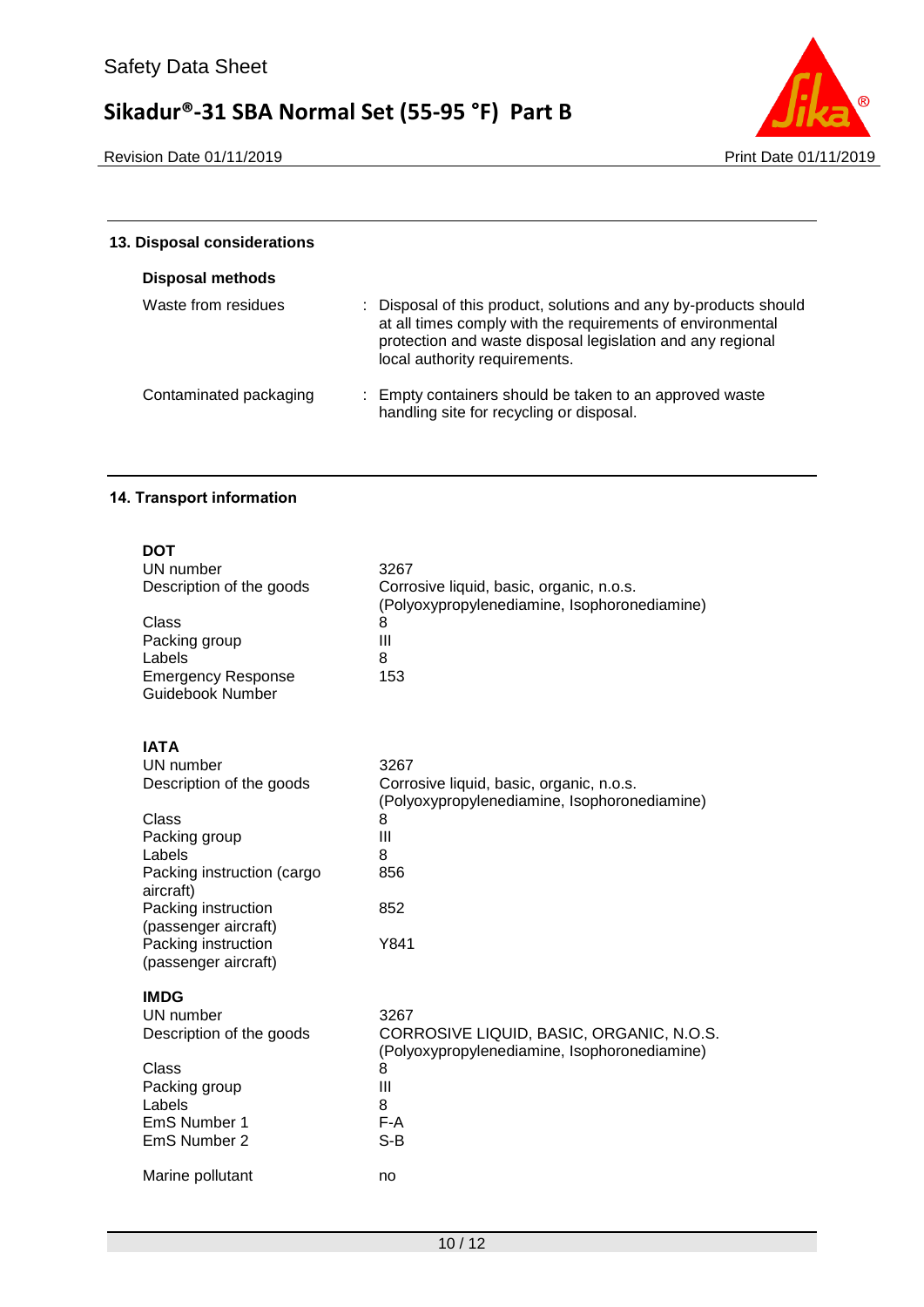

#### Revision Date 01/11/2019 **Print Date 01/11/2019** Print Date 01/11/2019

DOT: For Limited Quantity exceptions reference 49 CFR 173.154 (b) IMDG: For Limited Quantity special provisions reference IMDG Code Chapter 3.4

**Special precautions for user** No data available

**Transport in bulk according to Annex II of MARPOL 73/78 and the IBC Code** Not applicable

#### **15. Regulatory information**

**TEC** All chemical substances in this product are either listed on the TSCA Inventory or are in compliance with a TSCA Inventory exemption.

#### **EPCRA - Emergency Planning and Community Right-to-Know**

#### **CERCLA Reportable Quantity**

This material does not contain any components with a CERCLA RQ.

#### **SARA304 Reportable Quantity**

This material does not contain any components with a section 304 EHS RQ.

| SARA 311/312 Hazards                                                                          | : Chronic Health Hazard<br>Skin corrosion or irritation<br>Serious eye damage or eye irritation<br>Respiratory or skin sensitization<br>Carcinogenicity<br>Specific target organ toxicity (single or repeated exposure) |
|-----------------------------------------------------------------------------------------------|-------------------------------------------------------------------------------------------------------------------------------------------------------------------------------------------------------------------------|
| <b>SARA 302</b>                                                                               | : This material does not contain any components with a section<br>302 EHS TPQ.                                                                                                                                          |
| <b>SARA 313</b>                                                                               | : This material does not contain any chemical components with<br>known CAS numbers that exceed the threshold (De Minimis)<br>reporting levels established by SARA Title III, Section 313.                               |
| <b>Clean Air Act</b>                                                                          |                                                                                                                                                                                                                         |
| <b>Ozone-Depletion</b><br><b>Potential</b>                                                    | This product neither contains, nor was manufactured with a<br>Class I or Class II ODS as defined by the U.S. Clean Air Act<br>Section 602 (40 CFR 82, Subpt. A, App.A + B).                                             |
| Air Act Section 112 (40 CFR 61).<br>Accidental Release Prevention (40 CFR 68.130, Subpart F). | This product does not contain any hazardous air pollutants (HAP), as defined by the U.S. Clean<br>This product does not contain any chemicals listed under the U.S. Clean Air Act Section 112(r) for                    |

**California Prop 65 Marnings.ca.gov** MARNING: Cancer – www.P65Warnings.ca.gov